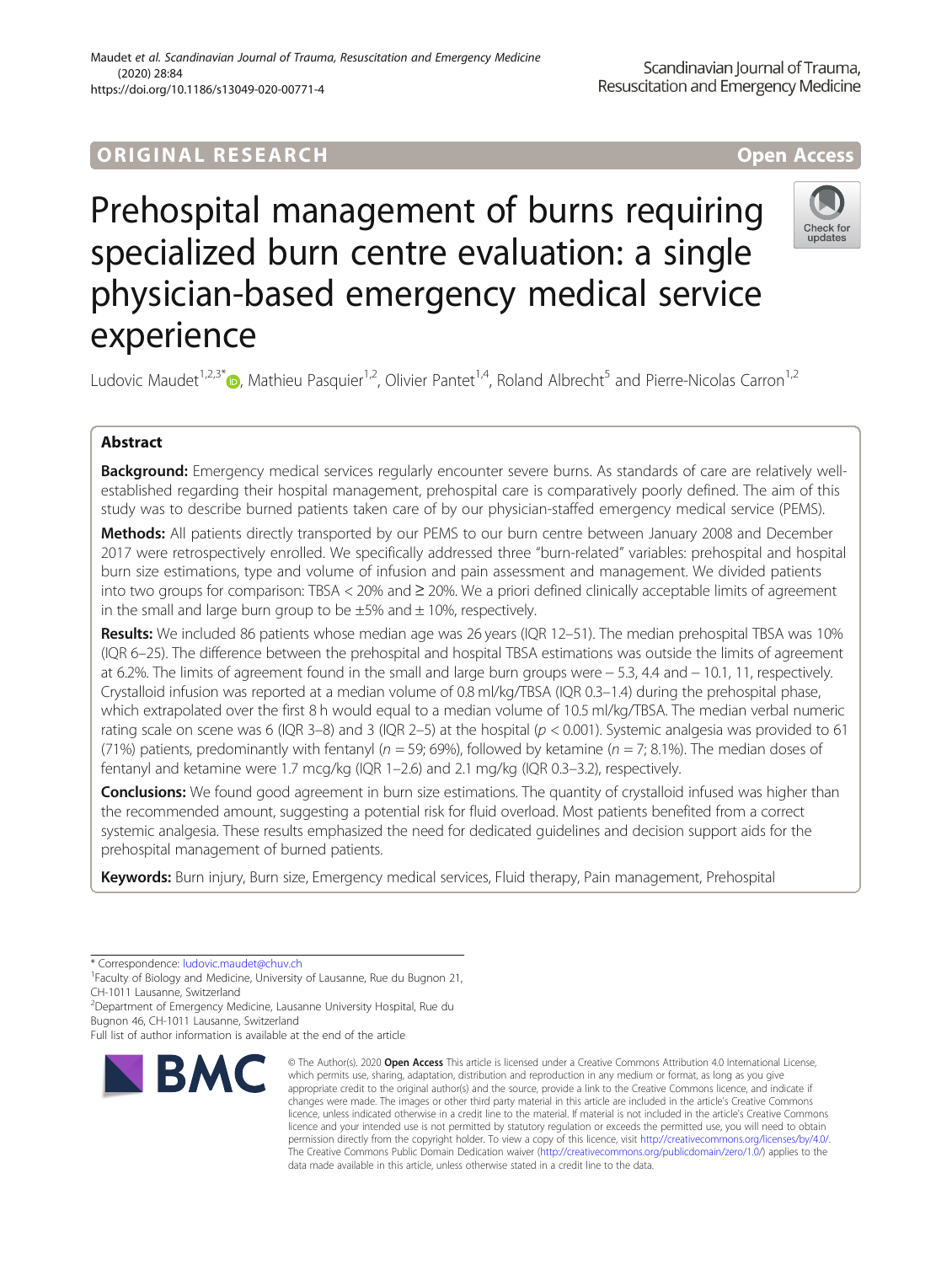#### Background

The incidence of burn injuries is lowering in high-income countries [\[1\]](#page-8-0). However, despite prevention efforts, the social and economic costs remain high and individual consequences are serious [\[2](#page-8-0), [3](#page-8-0)]. Severe burns require specific expertise and significant resources throughout the course of care [\[4](#page-8-0)]. Evidence-based medicine literature supporting prehospital recommendations or guidelines is scarce, although critical issues are shared by many, if not all, emergency services [\[5](#page-8-0)]. Keeping the victim stable and orienting care towards a specialised unit are the main priorities of prehospital care of burned patients [\[6\]](#page-8-0), as well as assessing any possible concomitant injury (inhalation injuries, carbon monoxide or cyanide toxicity and trauma) [\[7](#page-8-0), [8\]](#page-8-0). Oxygenation and sometimes intubation in patients with suspected smoke inhalation or impaired consciousness [[9](#page-8-0), [10](#page-8-0)], co-intoxication treatment, analgesia, and protection against hypothermia are indicated on site [\[11,](#page-8-0) [12\]](#page-8-0). On the other hand, prehospital recommendations are inconsistent regarding the method and accuracy of the estimation of the total burned surface area [[13](#page-8-0)–[17\]](#page-8-0), the amount of fluid volume to be infused precociously  $[18]$  and the type of analgesia to be administered [[19](#page-8-0)].

In this study, we wanted to analyse the prehospital management of burned patients in a Swiss physicianstaffed emergency medical service (PEMS), focusing on the three following key points: the burned surface area estimation, prehospital fluid administration, and analgesia management.

### Methods

#### Study setting and design

The PEMS of the Lausanne University Hospital includes one ground-based emergency resuscitation vehicle and a rescue helicopter from the Swiss Air-Ambulance. These two PEMS teams operate respectively on ground in the Lausanne city  $(150 \text{ km}^2)$  and the surrounding area  $(400$  $km<sup>2</sup>$ ) for about 400,000 inhabitants, and by air (rescue helicopter) in a mixed urban and countryside area of  $5700 \text{ km}^2$  for about 1,300,000 inhabitants. The prehospital emergency physicians are all trained in emergency medicine, including experiences in anaesthesiology and intensive care. All benefited from specific theoretical training in the prehospital management of burns. Trained paramedics constituted the initial response on site. Prehospital emergency physicians were dispatched primarily according to specific keywords (in the case of life-threating emergencies) from a single emergency dispatch centre [[20\]](#page-8-0) or upon request by the paramedics on site. In our setting, the two analgesic drugs available were fentanyl (Fentanyl-Janssen<sup>®</sup>, 50 mcg/ml, Janssen-Cilag AG, Zoug, Switzerland) and racemic ketamine (Ketamin Sintetica®, 50 mg/ml, Sintetica SA, Mendrisio, Switzerland).

This cohort study was based on the retrospective review of prospectively collected standardized data of the Lausanne PEMS. We screened all missions from January 2008 to December 2017. During this period, the prehospital care of burned casualties by the Lausanne PEMS were homogeneous and guided by specific local recommendations. We included all patients suffering from thermic burn, directly transported by the Lausanne PEMS, and treated at the Lausanne University Hospital Burn Centre, regardless of their age. The Lausanne University Hospital is a tertiary referral hospital receiving 65,000 emergency patients annually, serving a population of 1,500,000 and is considered a Level 1 trauma centre. It is also one of the two burn centers in Switzerland (the other being at Zurich University Hospital) accredited by the European Burn Association. In accordance with federal regulations, severe burns are systematically referred to these specialized centers by every emergency medical service, without direct contribution or validation from burn specialists during the prehospital management. In 2017, the Lausanne University Hospital Burn Centre took care of 82 severe burned adults and children, with an average length of stay in the burn specialized intensive care unit (6 beds) of 0.2 day in children and 0.8 day in adults per percentage of TBSA. We excluded chemical or electrical burns and secondary missions (inter-hospital transfers). The Burn Centre database was also consulted to identify patients managed by the Lausanne PEMS and who may have been missed by our initial search strategy and for complementary missing data.

#### Data collection

The data collection was approved by the institutional ethical committee (CER-VD N° 2016–01433). Data were extracted from the prehospital and hospital electronic records. Patients were aggregated in two groups based on a 20% TBSA cut-off, which distinguishes large burns  $( \geq 20\%)$  from smaller ones  $( $20\%)$ . This cut-off is a rec$ ognized threshold for beginning an aggressive reanimation and orienting patients in specialized centres [[4,](#page-8-0) [21](#page-8-0)]. The separation into two subgroups was based on the prehospital TBSA estimation, except in the case of a missing value (5), where the hospital TBSA estimation was considered.

The demographic characteristics collected were age (in years), gender and estimated in-hospital weight (in kilograms). Among the background of injury, domestic burns occurring at home were distinguished from burns occurring during work or leisure activities. The following burn-related acute comorbidities were also collected: facial burn, inhalation injury and carbon monoxide intoxication.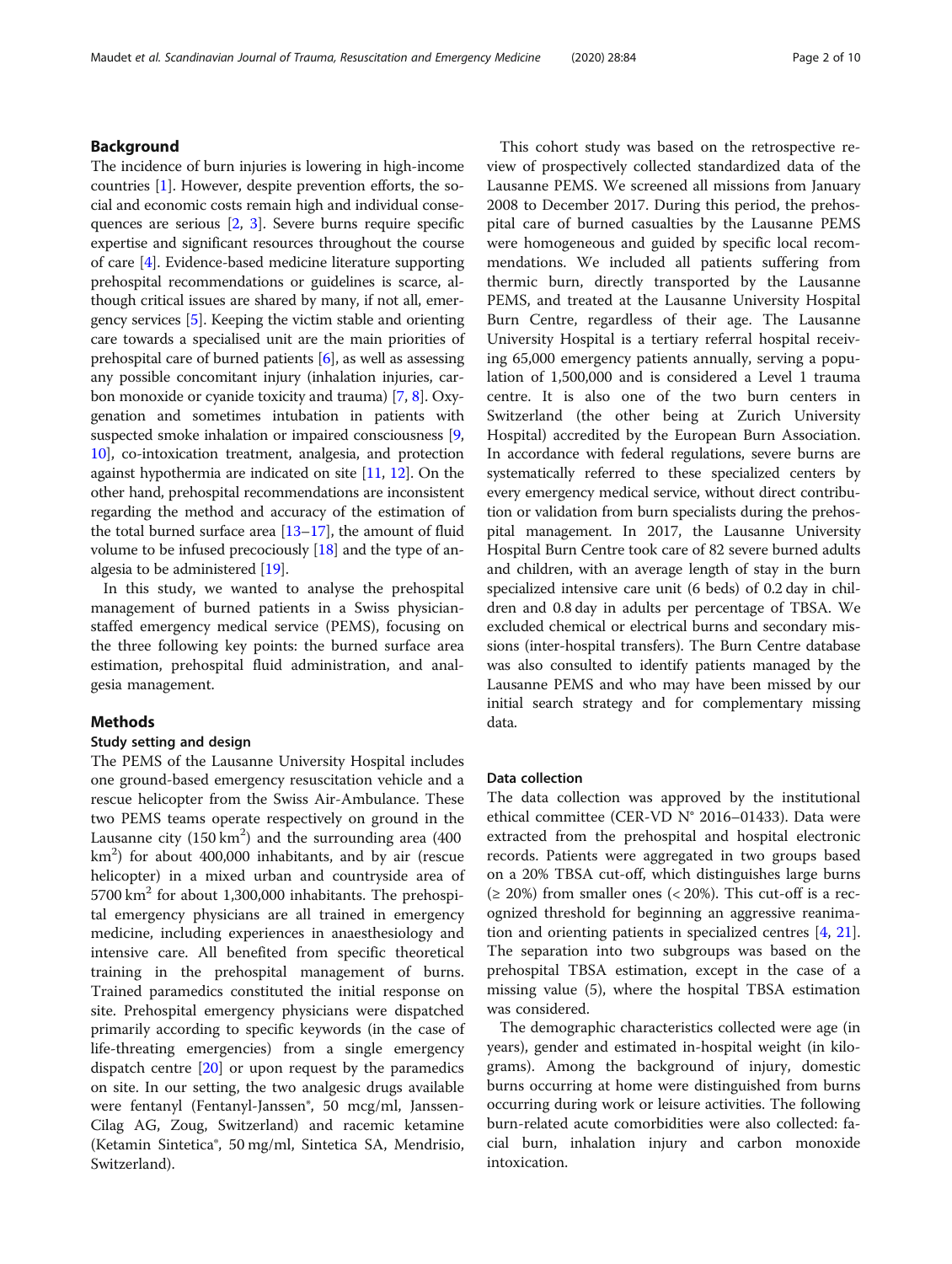The type of PEMS (ground-bases vs. helicopter) was collected, as well as the following time intervals: response interval (from dispatch centre alarm to PEMS arrival on scene), on-scene interval (from PEMS arrival to departure) and transport interval (departure from the scene to arrival at hospital) [[22](#page-8-0)]. We defined the prehospital treatment interval as the time interval from PEMS arrival on-scene to hospital arrival. The severity of involvement was coded and reported by the prehospital emergency physician according to the prehospital National Advisory Committee for Aeronautics (NACA) score [\[23\]](#page-8-0).

The initial following parameters were recorded onscene and at the hospital: respiratory rate, heart rate, blood pressure, blood oxygen saturation, Glasgow coma score (GCS), and capillary refill time (CRT, defined as abnormal if  $> 2$  s).

Our main outcome was to analyse and describe the following three "burn-related" variables: burned surface area estimation, volume of liquid infused during the prehospital treatment interval, and the prehospital analgesia provided.

We also reported the following prehospital interventions: oxygen therapy, tracheal intubation and vascular access.

The prehospital TBSA estimation (based on the rule of nines) reported by the PEMS was compared to the hospital TBSA estimation (based on Lund and Browder chart) reported by the specialist surgeon at the Burn Centre after the first wound treatment session. Only burned surfaces involving second or higher degree were considered for both prehospital and in-hospital TBSA estimation. We used the volume of prehospital infusion together with the patient's weight to calculate the volume infused per kilogram of body weight and TBSA (ml/kg/TBSA). We further used this data with a hypothetical duration of 8 h to compare the extrapolated volume infused in our prehospital setting to the Parkland formula [\[24\]](#page-9-0). Patients of all TBSA estimates were included in this analysis, even though the Parkland formula is generally recommended for burns involving ≥20% TBSA. The pain was assessed and reported using the verbal numeric rating scale (VNRS, ranging from 0 to 10). The doses and route (intravenous, intramuscular or intranasal) of prehospital analgesia were also analysed, and evaluated by body weight (mcg/kg for fentanyl and mg/kg for ketamine) and compared to the dosages usually recommended for acute analgesia in trauma or burn patients.

Outcome measures included the mortality, considered as the occurrence of death during the acute care period, from prehospital physician arriving on-scene to patient leaving hospital after initial care. We also recorded the severity of injuries according to the Injury Severity Score

(ISS), length (days) of hospital stay and length (days) of intensive care unit (ICU) stay.

#### Statistical analysis

We used Stata (Stata/IC 14.2, StataCorp LLC, TX77845, USA) software to perform the statistical analysis. Descriptive statistics included numbers and frequencies for categorical variables and medians and interquartile ranges (25th to 75th percentile) for continuous variables. The chi-square test was used for categorical data comparisons, while non-normally distributed continuous data were tested using the Wilcoxon test. A bilateral pvalue < 0.05 was considered to indicate a significant difference. A Bland-Altman plot was used to compare the prehospital and hospital TBSA estimations [\[25\]](#page-9-0). We a priori defined clinically acceptable limits of agreement in the small and large burn groups to be  $\pm 5\%$  and  $\pm 10\%$ , respectively.

#### **Results**

#### Characteristics of the study population

Among the 16,565 PEMS missions screened during the 10-year study period (Fig. [1](#page-3-0)), we included 86 patients. Patients' characteristics according to the burn severity subgroups are reported in Table [1](#page-4-0). While the burn injury context (mostly domestic accidents) did do not differ between groups, patients suffering large burns were older (23 vs. 39 years old;  $p = 0.031$ ), more prone to suffer from inhalational injury or carbon monoxide intoxication (27% vs. 65%;  $p = 0.001$ ) and had longer PEMS on-scene times (16 vs. 28 min;  $p < 0.001$ ). No patient in the study group suffered from major trauma or multiple traumatic injuries (bone or abdomino-thoracic injuries).

The on-scene heart and respiratory rates were higher and the blood oxygen saturation was lower in patients suffering large burns, while this was not the case at hospital admission (Table [2](#page-4-0)). Overall intubation rate was 24% (6 (11%) patients in the small and 15 (48%) patients in the large burn subgroups) ( $p < 0.001$ ).

Vascular or intraosseous access were done similarly in both subgroups, with an overall occurrence of 64 cases  $(75\%; p = 0.073).$ 

#### Burn-specific assessments and interventions

Prehospital estimation of the TBSA was reported by the PEMS in 81 of the 86 cases (94%). The median TBSA was 10% (IQR 6–25). Fifty-five patients (64%) suffered from small burns (TBSA  $\langle$  20%) and 31 (36%) patients suffered from large burns (TBSA ≥20%). On average, prehospital TBSA estimation was slightly less than hospital TBSA estimation, but the medians were not statistically different ( $p = 0.78$ ). The mean difference in the small burns subgroup was 0.5%, whereas it was − 0.4 in the large burns subgroup. The limits of agreement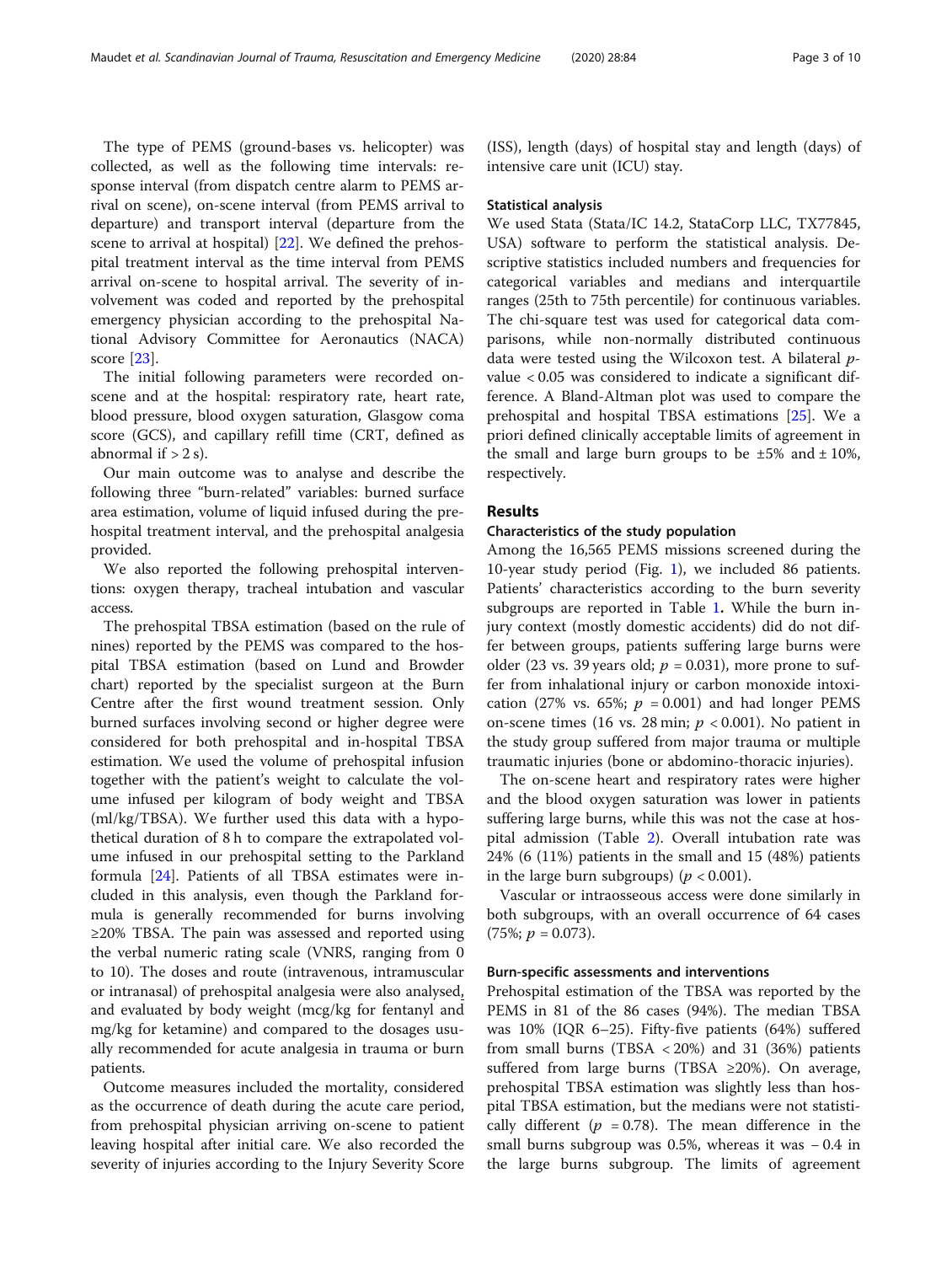<span id="page-3-0"></span>

between the prehospital and hospital TBSA estimations in both groups are shown in Fig. [2.](#page-5-0) The limits of agreement between the prehospital and hospital TBSA estimations for all patients are available as a [supplementary file.](#page-7-0)

Sixty-four (75%) patients received intravascular infusion during the prehospital phase (median duration of 33 min; IQR 22–45), all with crystalloids and at a median volume of 0.8 ml/kg/TBSA (IQR 0.3–1.4). Extrapolated over the first 8 h, this would equal to a median volume infused of 10.5 ml/kg/TBSA (Table [3\)](#page-6-0).

An initial pain assessment using the VNRS was available for 59 (69%) patients. Pain was significantly higher on site than at hospital arrival (median VNRS of 6 (IQR 3–8) vs. 3 (IQR 2–5), p < 0.001). Analgesia was provided in 61 (71%) patients, mostly with fentanyl (59), at a me-dian dose of 1.7 mcg/kg (IQR 1–2.6) (Table [3](#page-6-0)). Fentanyl was administered intranasally on 9 (10%) occasions, predominantly ( $n = 8$ , 89%) for patients from the small burns subgroup.

The clinical course and outcomes of patients are presented in Table [4.](#page-6-0) Seventy-eight out of the 86 patients survived at hospital discharge (91%). Most non-survivors (7/8, 88%) belonged to the large burns group.

#### **Discussion**

The present study, which included 86 patients, is one of the few to specifically assess the prehospital civilian medical management of burned patients. As in other groups described in Europe, North America and Australia, our patients were predominantly men, of working age, and were injured at home or at work  $[3, 26, 27]$  $[3, 26, 27]$  $[3, 26, 27]$  $[3, 26, 27]$  $[3, 26, 27]$  $[3, 26, 27]$ . The agreement between the prehospital and hospital burn size estimations was clinically correct in most cases (within the limits of agreement in 93.8% of cases). The quantity of crystalloid infused in the first hour was higher than the recommended amount, suggesting a potential risk for fluid overload. Most patients benefited from systemic analgesia (with either fentanyl or ketamine) with a significant reduction in pain upon arrival at the hospital.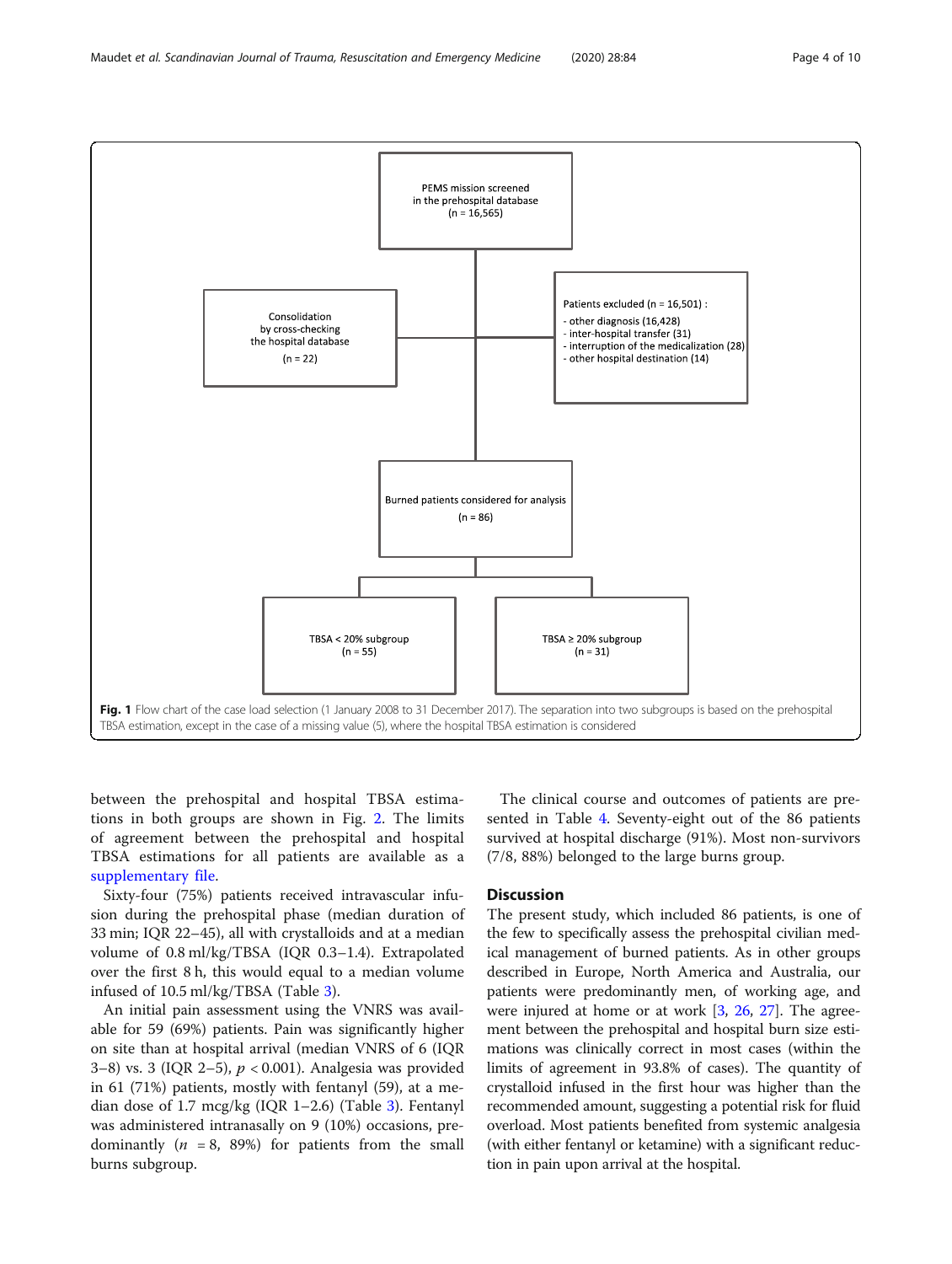<span id="page-4-0"></span>

| Table 1 Study population and missions characteristics. Data are expressed as numbers and frequencies for categorical variables and |  |  |  |  |  |  |
|------------------------------------------------------------------------------------------------------------------------------------|--|--|--|--|--|--|
| medians and interquartile ranges (25th to 75th percentile). $\mathbb{I}$ = missing values                                          |  |  |  |  |  |  |

|                                         | Study group<br>$n = 86(100\%)$ | TBSA < 20%<br>$n = 55(64%)$ | TBSA ≥20%<br>$n = 31 (36%)$ | $p$ -value |
|-----------------------------------------|--------------------------------|-----------------------------|-----------------------------|------------|
| Age (years) [0]                         | $26(12-51)$                    | $23(3-50)$                  | $39(20 - 58)$               | $0.031*$   |
| Gender male, n (%) [0]                  | 63 (73)                        | 43 (78)                     | 20(65)                      | 0.169      |
| Weight (kg), median [11]                | $65(20-81)$                    | $62(14 - 88)$               | $67(60 - 75)$               | 0.253      |
| Injury context, n (%) [0]:              |                                |                             |                             |            |
| - Domestic                              | 50 (58)                        | 33 (60)                     | 17(55)                      | 0.641      |
| - Work                                  | 18(21)                         | 11(20)                      | 7(23)                       | 0.778      |
| - Leisure                               | 6(7)                           | 5(9.1)                      | 1(3)                        | 0.305      |
| - Others                                | 11(13)                         | 5(9.1)                      | 6(19)                       | 0.171      |
| Facial burn, n (%) [0]                  | 52 (60)                        | 29 (53)                     | 23 (74)                     | 0.051      |
| Inhalation injury, n (%) [0]            | 35(41)                         | 15(27)                      | 20(65)                      | $0.001*$   |
| Carbon monoxide intoxication, n (%) [0] | 4(4.7)                         | $\mathbf 0$                 | 4(13)                       | $0.006*$   |
| Type of PEMS, n (%) [0]:                |                                |                             |                             |            |
| - Ground                                | 35(41)                         | 23(42)                      | 12 (39)                     | 0.381      |
| - Helicopter                            | 47 (55)                        | 32 (58)                     | 15 (48)                     | 0.778      |
| - Both                                  | 4(4.7)                         | $\circ$                     | 4(13)                       | $0.006*$   |
| Time intervals (minutes), median [0]:   |                                |                             |                             |            |
| - Response                              | $15(9-21)$                     | $15(10-21)$                 | $13(9-20)$                  | 0.342      |
| - On-scene                              | $19(13 - 30)$                  | $16(11-22)$                 | 28 (17-42)                  | $< 0.001*$ |
| - Transport                             | $11(7-17)$                     | $11(6-18)$                  | $10(7-16)$                  | 0.790      |
| - Prehospital treatment                 | $33(22 - 45)$                  | 29 (19-39)                  | $45(24 - 56)$               | $0.003*$   |
| NACA score, median [0]                  | $4(3-5)$                       | $4(3-4)$                    | $5(4-5)$                    | $< 0.001*$ |

Table 2 Vitals signs and non-specific interventions. Data are expressed as numbers and frequencies for categorical variables and medians and interquartile ranges (25th to 75th percentile). [] = missing values

|                                               | Study group     | TBSA < 20%    | TBSA ≥20%      | $p$ -value |
|-----------------------------------------------|-----------------|---------------|----------------|------------|
|                                               | $n = 86(100\%)$ | $n = 55(64%)$ | $n = 31(36%)$  |            |
| Vital parameters on scene:                    |                 |               |                |            |
| - Respiratory rate $(min^{-1})$ [4]           | $20(16-25)$     | $18(16-22)$   | $25(20-30)$    | $< 0.001*$ |
| - SpO <sub>2</sub> $(%)$ [8]                  | 98 (95-100)     | 98 (96-100)   | 97 (92-99)     | $0.01*$    |
| - Pulse rate $(min^{-1})$ [7]                 | $100(85 - 116)$ | 90 (80-105)   | 106 (100-120)  | $< 0.001*$ |
| - Systolic blood pressure (mmHg), [13]        | 140 (90-150)    | 140 (90-150)  | 140 (90-150)   | 0.735      |
| - Capillary refill time $\geq$ 2 s, n (%) [0] | 6(7)            | 4(7.3)        | 2(6.5)         | 0.886      |
| $-GCS$ [0]                                    | $15(15-15)$     | $15(15-15)$   | $15(15-15)$    | 0.065      |
| Vital parameters at ED arrival:               |                 |               |                |            |
| - Respiratory rate (min <sup>-1</sup> ) [29]  | $16(12-20)$     | $16(13-20)$   | $13(12-21)$    | 0.106      |
| $-$ SpO <sub>2</sub> (%) [22]                 | 99 (96-100)     | 99 (96-100)   | 99 (96-100)    | 0.949      |
| - Pulse rate(min <sup>-1</sup> ) [18]         | $100(80-110)$   | 92 (78-105)   | 103 (90-111)   | 0.061      |
| - Systolic blood pressure (mmHg) [24]         | 89 (66-98)      | 84 (66-96)    | $90(62 - 100)$ | 0.821      |
| - GCS [18]                                    | $15(3-15)$      | $15(15-15)$   | $3(3-15)$      | $< 0.001*$ |
| Oxygen therapy, n (%) [8]                     | 51 (65)         | 25(51)        | 26 (90)        | $0.001*$   |
| Tracheal intubation, n (%) [0]                | 21(24)          | 6(11)         | 15(48)         | $< 0.001*$ |
| Vascular or intraosseous access, n (%) [1]    | 64 (75)         | 38 (69)       | 26 (87)        | 0.073      |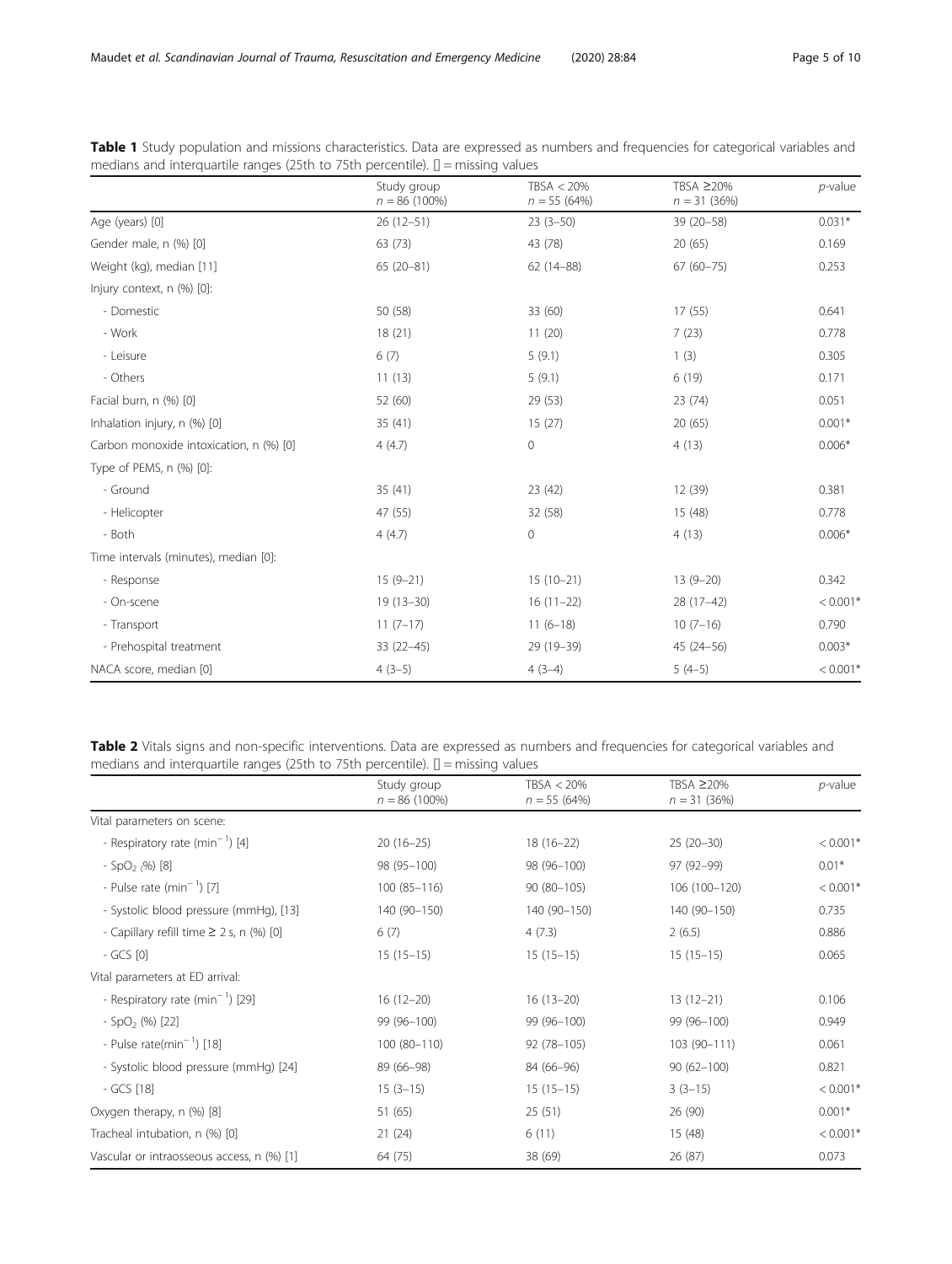<span id="page-5-0"></span>

We devoted specific attention to the comparison of the prehospital and in-hospital TBSA estimations as accurate assessment of the burn size remains a challenge in the prehospital care of burned patients [\[14](#page-8-0)–[17\]](#page-8-0). We mostly used the rule of nines in prehospital care, whereas a Lund and Browder chart was used by the burn specialists. Without any well-established cut-off, we set up  $\pm 5\%$  and  $\pm 10\%$  to be critical differences between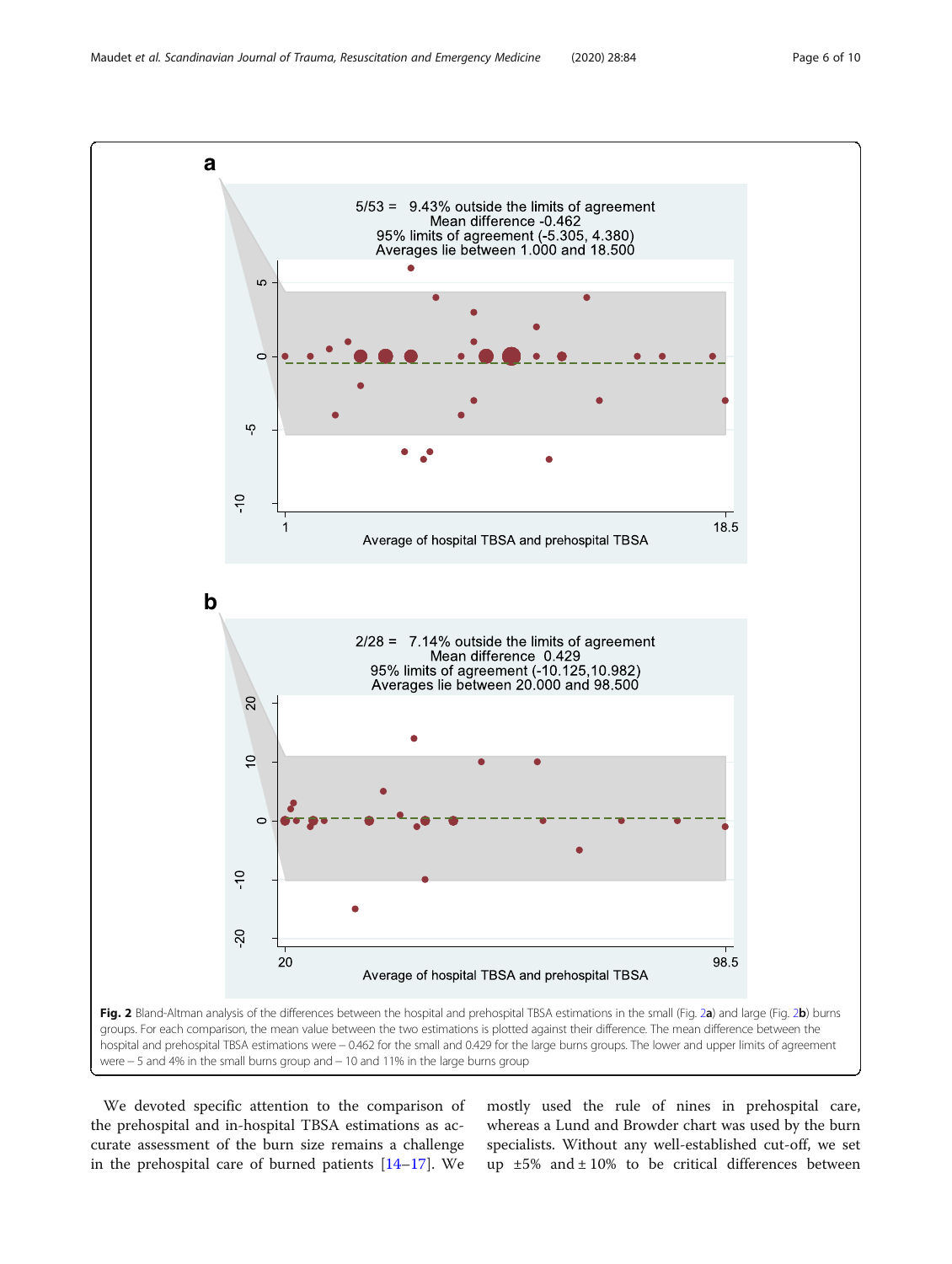|                                                        | Study group<br>$n = 86(100\%)$ | TBSA < 20%<br>$n = 55(64%)$ | TBSA ≥20%<br>$n = 31 (36%)$ | <i>p</i> -value |
|--------------------------------------------------------|--------------------------------|-----------------------------|-----------------------------|-----------------|
| Prehospital (initial) TBSA estimation (in %) [5]       | $10(6-25)$                     | $9(5-10)$                   | $40(25-50)$                 | $< 0.001*$      |
| Hospital (final) TBSA measurement (in %) [1]           | $10(6-27)$                     | $8.5(4-10)$                 | $43(25-55)$                 | $< 0.001*$      |
| Absolute variation of TBSA [5]                         | $0(0-3)$                       | $0(0-2)$                    | $0(0-4)$                    | 0.2093          |
| Crystalloid infusion (ml/kg/TBSA) [33]                 | $0.8(0.3-1.4)$                 | $1.3(0.8-1.8)$              | $0.3(0.1-0.4)$              | $< 0.001*$      |
| Crystalloid infusion reported to 8 h (ml/kg/TBSA) [34] | $10.5(3.4-17.4)$               | $15.5(12-25)$               | $2.7(1.4-4)$                | $< 0.001*$      |
| Initial pain score (VNRS) [27]                         | $6(3-8)$                       | $5.5(3-7)$                  | $8(4-10)$                   | $0.039*$        |
| Pain score at ED arrival (VNRS) [51]                   | $3(2-5)$                       | $3(2-5)$                    | $4(3-7)$                    | 0.154           |
| Analgesia provision, n (%) [0]                         | 61(71)                         | 37(67)                      | 24(77)                      | 0.32            |
| Intranasal medication, n (%) [0]                       | 9(10)                          | 8(15)                       | 1(3.2)                      | 0.1             |
| Fentanyl administration, n (%) [0]                     | 59 (69)                        | 37(67)                      | 22(71)                      | 0.723           |
| Fentanyl dose (mcg/kg) [0]                             | $1.7(1-2.6)$                   | $1.4(1-1.9)$                | $2.7(1.7-4.7)$              | $0.002*$        |
| Ketamine administration, n (%) [0]                     | 7(8.1)                         | 1(1.8)                      | 6(19)                       | $0.004*$        |
| Ketamine dose (mg/kg) [0]                              | $2.1(0.3-3.2)$                 | 2.1                         | $2.4(0.3-3.2)$              |                 |

<span id="page-6-0"></span>Table 3 Burn-specific assessment and intervention. Data are expressed as numbers and frequencies for categorical variables and medians and interquartile ranges (25th to 75th percentile).  $[]$  = missing values

TBSA estimation for small and large burns, respectively, based on a clinical appreciation. The Bland-Altman analysis showed that 9% of the small burns and 7% of the large burns had significant differences between the prehospital and hospital specialized TBSA estimations. The limits of agreement found in the small and large burns groups were  $-5.3$ , 4.4 and  $-10.1$ , 11 respectively, which slightly exceeds the pre-set cut-off. This discrepancy seems to be less than reported by previous studies with similar cut-off ( $\pm$  5% TBSA) with 40% [\[28\]](#page-9-0) differences (or even more) between estimations [[17,](#page-8-0) [29](#page-9-0)]. Small burns TBSA estimations are more prone to errors, as previously shown [[30](#page-9-0)], and small burns tend to be overestimated, whereas the larger ones tend to be slightly underestimated. The maximal error in TBSA estimation represented 82% of the variation from the median TBSA in the small burns subgroup and 35% in the large burns subgroup. This highlights the impact of errors in TBSA estimation regarding the volume to be infused for small burns as determined by the Parkland formula [\[24\]](#page-9-0).

Precisely regarding the amount of fluid infused, we found that the median quantity of crystalloids was exaggerated. In the small burns subgroup, which (according to the recommendations [\[19,](#page-8-0) [21\]](#page-8-0)) does not require aggressive volume expansion, we discovered a seven-fold overhead by correcting the volume infused over 8 h like in the first phase in the Parkland formula. In the large burns subgroup, the infused volume nearly corresponded with the recommendations. This finding is consistent with similar observations made in other studies that described deviation from the Parkland formula from 28 to 61% of the time [\[14](#page-8-0), [28](#page-9-0), [30\]](#page-9-0). This volume overload reported to the time of intervention is potentially the consequence of the dogma of aggressive filling in the burn and the consequence of the automatic administration of a unit of crystalloid to each patient. This should question our practices in terms of volume expansion, especially for patients suffering small burns, from whom capillary leak should not be predominant but hypothermia could happen [[31](#page-9-0), [32\]](#page-9-0). However, the accuracy of very early fluid resuscitation remain, to our knowledge, a topic of debate. Studies already addressing this question in the adult  $[28]$  $[28]$  or paediatric  $[14]$  $[14]$  population found a trend towards more complications in situations

Table 4 Outcomes. Data are expressed as numbers and frequencies for categorical variables and medians and interquartile ranges (25th to 75th percentile).  $[] = missing$  values

|                                          | Study group<br>$n = 86(100\%)$ | $TBSA < 20\%$<br>$n = 55(64%)$ | TBSA ≥20%<br>$n = 31(36%)$ | <i>p</i> -value |
|------------------------------------------|--------------------------------|--------------------------------|----------------------------|-----------------|
| ISS [21]                                 | $4(1-21)$                      | $(1-4)$                        | $25(11-25)$                | $< 0.001*$      |
| Death, n (%) [0]                         | 8(9.3)                         | 1(1.8)                         | 7(23)                      | $0.001*$        |
| ICU stay, $n$ $%$ [1]                    | 53 (62)                        | 24 (44)                        | 29 (94)                    | < 0.001         |
| ICU length of stay (days) [1]            | $7(2-27)$                      | $4(2-6)$                       | $22(7-50)$                 | $< 0.001*$      |
| Total hospital length of stay (days) [1] | 14 (1–28)                      | $5.5(1-18)$                    | $30(8-88)$                 | $< 0.001*$      |
|                                          |                                |                                |                            |                 |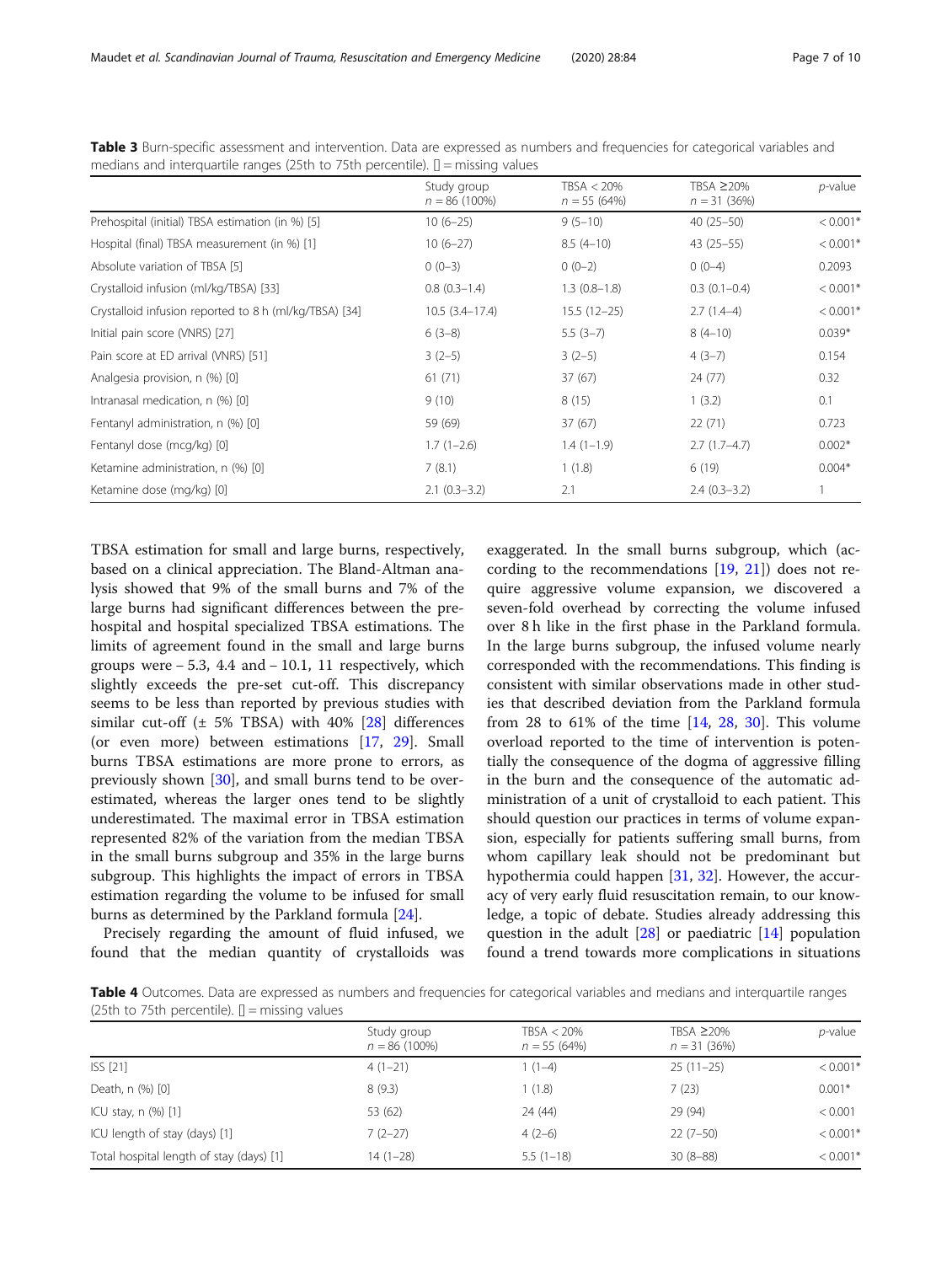<span id="page-7-0"></span>of inadequate prehospital fluid resuscitation, but no impact on major side effects could not be definitely concluded.

Described as a critical topic and frequent challenge in the acute care of burned patients [[33\]](#page-9-0), pain management was reported in almost three-quarters of our caseload, which is quite similar to the 79% reported in another prehospital study [\[26](#page-9-0)]. The median pain on site was more intense for the large burns group (severe pain) as compared with the small burns group (moderate pain). Fentanyl was the most frequently used molecule. Ketamine has been used primarily in large burns (that had more severe pain) and most often (5/7) in combination with fentanyl. The doses of both fentanyl and ketamine correspond to the dosages recommended for acute analgesia or induction and maintenance of sedation [[34](#page-9-0)–[36](#page-9-0)]. Analgesics were used within the recommended doses, and the median pain score at emergency department arrival reached the minor pain category in both subgroups. However, variation stayed high and kept room for improvement. The low rate of initial pain assessment using the VNRS may partially be explained by altered consciousness, as 12 patients had a GCS < 14.

The helicopter PEMS was proportionally used more for large burns compared to small burns, as already shown in other similar prehospital caseload descriptions [[37,](#page-9-0) [38\]](#page-9-0). The cause remains uncertain in our collective but is potentially linked to dispatch criteria and to the nature of the incidents themselves in peri-urban or rural areas. Longer prehospital intervention times were observed in patients with large burns, mainly due to an increase in on-site time, possibly caused by more extensive on-site support (more intravenous or intraosseous access and more intubations). Vital parameters of patients suffering large burns are slightly more pathological than those of patients suffering small burns, as shown elsewhere [[26\]](#page-9-0). As expected, the evolution of these parameters during prehospital management tends to standardize [\[39\]](#page-9-0), except the systolic blood pressure, which fell in both groups at the measurement at hospital arrival. A pressure drop during burn prehospital treatment has already been reported [[27](#page-9-0)], and the role of opioid analgesic has been evoked [[33\]](#page-9-0). Finally, more largely affected patients had higher NACA and ISS scores. They were more likely to be admitted to the ICU, and their ICU length of stay was longer, as was their hospital stay in general. These findings are similar to those of previous studies [\[26](#page-9-0)–[28,](#page-9-0) [37\]](#page-9-0).

#### Limitations

This study is limited by its retrospective design, which may have influenced the quality of the data, as well as the presence of some missing data. The rigorous data collection process (standardized prehospital database

and systematic review of each prehospital chart by a senior physician) may however counterbalance this limit.

Generalizability of our results may also be limited by the monocentric aspect of our study, which was carried out in a small mixed urban and peri-urban area with a high level of medical care and a prehospital system allowing paramedics a large degree of autonomy. However, this specific setting also has advantages relative to the uniformity and quality of the data, as it comes from an accredited burn centre, including notably standardized outcome adjudication. The relatively small median burned area in our collective constitutes in itself a limitation compared to other settings where dispatch criteria could influence the prevalence of more severe burns in greater numbers. Our small collective also limits the possibility of carrying out sub-group analyzes, for example on inhalation lesions or concomitant poisoning, which prompts further research. The few previous prehospital studies on these topics are indeed retrospective and include a relatively low number of patients. Therefore, our study brings additional scientific knowledge about this very specific and highly specialized type of patient management.

#### Conclusion

The present study, which included 86 patients, provides further information about the management of burned patients in the prehospital setting. We found good agreement between the prehospital and hospital burn size estimations in most cases. As the differences between prehospital and hospital TBSA estimations were higher for large burns, these differences were unlikely to have influenced either patients' orientation or outcome. Despite the fair burn size estimation, the quantity of crystalloid infused within prehospital care was higher than the recommended amount, suggesting a potential risk for fluid overload. It was probably of no consequence observed in our collective due to the brevity of the transport to the reference centre. Most patients benefited from systemic analgesia with either fentanyl or ketamine, but documentation of the pain intensity was lacking in about one-third of the patients. These results show that some progress can still be made in PEMS management of burned patients and emphasized the need for dedicated guidelines and modern decision aids to improve the systematic prehospital management of burns.

#### Supplementary information

Supplementary information accompanies this paper at [https://doi.org/10.](https://doi.org/10.1186/s13049-020-00771-4) [1186/s13049-020-00771-4](https://doi.org/10.1186/s13049-020-00771-4).

Additional file 1: Figure S1. Bland-Altman analysis of the differences between the hospital and prehospital TBSA estimations. The mean value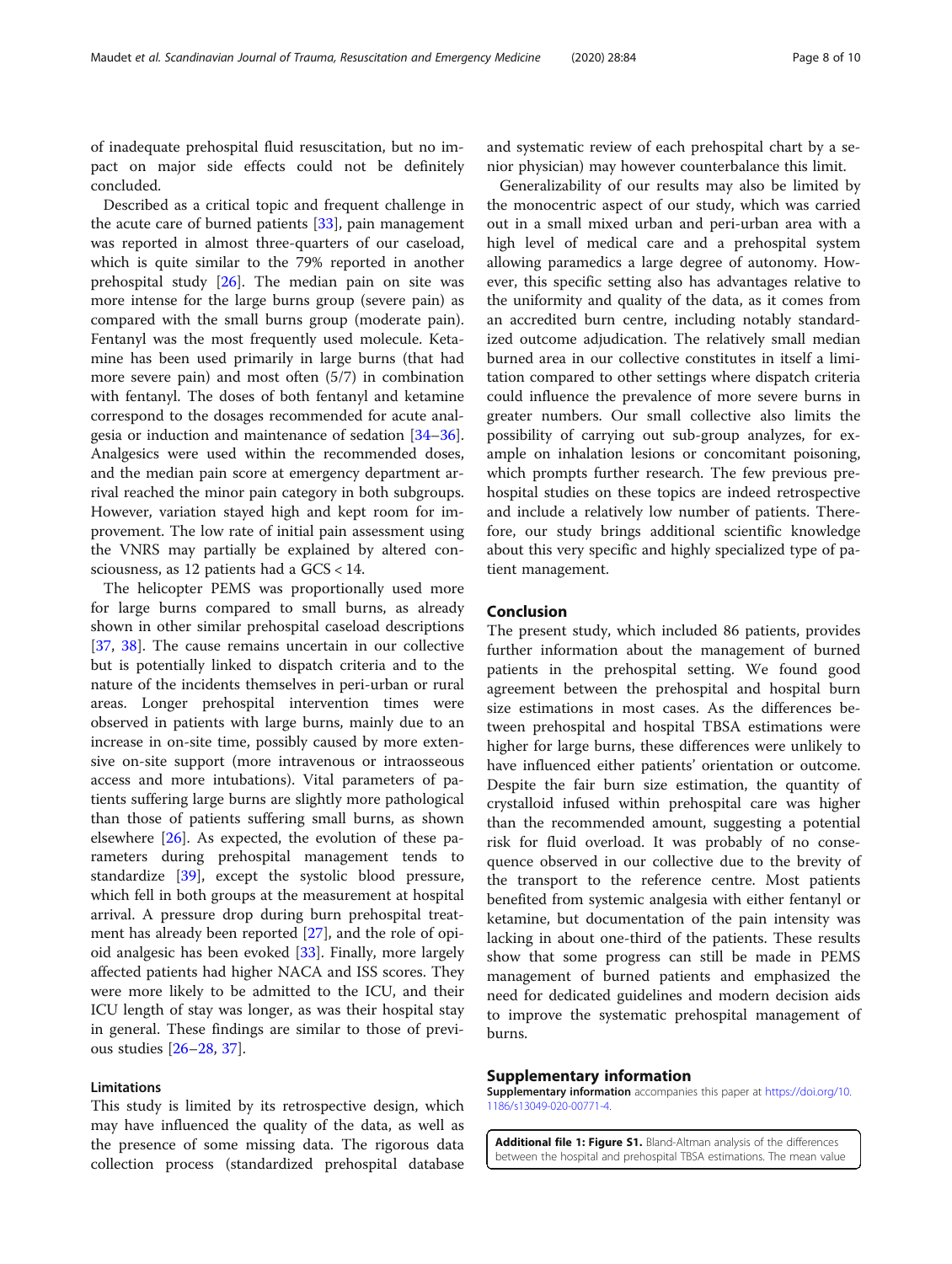<span id="page-8-0"></span>between the two estimations is plotted against their difference. The mean difference between the hospital and prehospital TBSA estimations was − 0.154. The lower and upper limits of agreement were − 7.5 and 7.2%, respectively.

#### Abbreviations

CRT: Capillary refill time; GCS: Glasgow coma scale; ICU: Intensive care unit; IQR: InterQuartile range; ISS: Injury severity score; NACA score: National advisory committee for aeronautics score; PEMS: Physician-staffed emergency medical service; SpO<sub>2</sub>: Peripheral capillary oxygen saturation; TBSA: Total burn surface area; VNRS: Verbal numeric rating scale

#### Acknowledgements

None.

#### Authors' contributions

Ludovic Maudet: study concept and design, acquisition of data, analysis and interpretation of data, statistical analysis and drafting of manuscript. Mathieu Pasquier: acquisition of data, analysis and interpretation of data, statistical analysis and critical revision of manuscript. Olivier Pantet: acquisition of data and critical revision of manuscript. Roland Albrecht: acquisition of data and critical revision of manuscript. Pierre-Nicolas Carron: study concept and design, acquisition of data, analysis and interpretation of data, statistical analysis and critical revision of manuscript. The author (s) read and approved the final manuscript.

#### Funding

This research did not receive any grant from funding agencies in the public, commercial or not-for-profit sectors.

#### Availability of data and materials

The dataset analysed during the current study is available from the corresponding author on reasonable request.

#### Ethics approval and consent to participate

Data collection, analysis and publication was approved by the institutional ethical committee (CER-NV N° 2016–01433).

#### Consent for publication

Data collection, analysis and publication was approved by the institutional ethical committee (CER-NV N° 2016–01433).

#### Competing interests

The authors report no competing interests relevant to the manuscript.

#### Author details

<sup>1</sup> Faculty of Biology and Medicine, University of Lausanne, Rue du Bugnon 21, CH-1011 Lausanne, Switzerland. <sup>2</sup>Department of Emergency Medicine, Lausanne University Hospital, Rue du Bugnon 46, CH-1011 Lausanne, Switzerland. <sup>3</sup>Department of Anesthesiology, Lausanne University Hospital, Ru du Bugnon 46, CH-1011 Lausanne, Switzerland. <sup>4</sup>Department of Intensive Care Medicine and Burn Centre, Lausanne University Hospital, Rue du Bugnon 46, CH-1011 Lausanne, Switzerland. <sup>5</sup>Rega – Swiss Air-Rescue, Rega Centre, PO Box 1414, CH-8058 Zurich, Switzerland.

#### Received: 10 April 2020 Accepted: 28 July 2020 Published online: 20 August 2020

#### References

- GBD 2013 Mortality and Causes of Death Collaborators. Global, regional, and national age–sex specific all-cause and cause-specific mortality for 240 causes of death, 1990–2013: a systematic analysis for the Global Burden of Disease Study 2013. Lancet. 2015;385:117–171. Available from: https://doi. org/[https://doi.org/10.1016/S0140-6736\(14\)61682-2.](https://doi.org/10.1016/S0140-6736(14)61682-2)
- GBD 2017 Causes of Death Collaborators. Global, regional, and national agesex-specific mortality for 282 causes of death in 195 countries and territories, 1980-2017: a systematic analysis for the Global Burden of Disease Study 2017. Lancet. 2018;392(10159):1736-1788. Available from: [https://doi.](https://doi.org/10.1016/S0140-6736(18)32203-7) [org/10.1016/S0140-6736\(18\)32203-7.](https://doi.org/10.1016/S0140-6736(18)32203-7)
- 3. Brusselaers N, Monstrey S, Vogelaers D, Hoste E, Blot S. Severe burn injury in Europe: a systematic review of the incidence, etiology, morbidity, and mortality. Crit Care. 2010;14:R188.
- 4. Berger MM, Shahrokhi S, Jeschke MG. Critical care of thermally injured patient. In: Jeschke MG, Kamolz LP, Sjöberg F, Wolf SE, editors. Handbook of burns. Vienna: Springer Vienna; 2012. p. 203–220. Available from: https://doi. org/[https://doi.org/10.1007/978-3-7091-0348-7\\_14](https://doi.org/10.1007/978-3-7091-0348-7_14).
- 5. Allison K. The UK preHospital management of burn patients: current practice and the need for a standard approach. Burns. 2002;28:135–142. Available from: https://doi.org[/https://doi.org/10.1016/S0305-4179\(01\)00083-3](https://doi.org/10.1016/S0305-4179(01)00083-3).
- Carter JE, Neff LP, Holmes JH 4th. Adherence to burn center referral criteria: are patients appropriately eing referred? J Burn Care Res. 2010;31:26–30, Available from: https://doi.org[/https://doi.org/10.1097/BCR.](https://doi.org/10.1097/BCR.0b013e3181cb8efb) [0b013e3181cb8efb.](https://doi.org/10.1097/BCR.0b013e3181cb8efb)
- 7. Alvarado R, Chung KK, Cancio LC, Wolf SE. Burn resuscitation. Burns. 2009;35:4– 14. Available from: https://doi.org/<https://doi.org/10.1016/j.burns.2008.03.008>.
- 8. Mlcak R, Cortiella J, Desai MH, Herndon DN. Emergency management of pediatric burn victims. Pediatr Emerg Care. 1998;14:51–4.
- 9. Cai AR, Hodgman EI, Kumar PB, Sehat AJ, Eastman AL, Wolf SE. Evaluating pre burn center intubation practices: an update. J Burn Care Res. 2017;38: e23–e29. Available from: https://doi.org/[https://doi.org/10.1097/BCR.](https://doi.org/10.1097/BCR.0000000000000457) 000000000000457
- 10. Romanowski KS, Palmieri TL, Sen S, Greenhaigh DG. More than one third of intubations in patients transferred to burn centers are unnecessary: proposed guidelines for appropriate intubation of the burn patient. J Burn Care Res. 2016;37:e409–e414. Available from: https://doi.org/[https://doi.org/](https://doi.org/10.1097/BCR.0000000000000288) [10.1097/BCR.0000000000000288.](https://doi.org/10.1097/BCR.0000000000000288)
- 11. Endorf FW, Dries DJ. Burn resuscitation. Scand J Trauma Resusc Emerg Med. 2011;19:69. Available from: https://doi.org[/https://doi.org/10.1186/1757-](https://doi.org/10.1186/1757-7241-19-69) [7241-19-69](https://doi.org/10.1186/1757-7241-19-69).
- 12. Singer AJ, Taira BR, Thode HC Jr, McCormack JE, Shapiro M, Aydin A, et al. The association between hypothermia, prehospital cooling, and mortality in burn victims. Acad Emerg Med. 2010;17:456–459. Available from: https://doi. org/<https://doi.org/10.1111/j.1553-2712.2010.00702.x>.
- 13. Smith JJ, Malyon AD, Scerri GV, Burge TS. A comparison of serial halving and the rule of nines as a pre-hospital assessment tool in burns. Br J Plast Surg. 2005;58:957–967. Available from: https://doi.org/[https://doi.org/10.](https://doi.org/10.1016/j.bjps.2005.04.007) [1016/j.bjps.2005.04.007.](https://doi.org/10.1016/j.bjps.2005.04.007)
- 14. Baartmans MG, van Baar ME, Boxma H, Dokter J, Tibboel D, Nieuwenhuis MK. Accuracy of burn size assessment prior to arrival in Dutch burn centres and its consequences in children: a nationwide evaluation. Injury. 2012;43: 1451–1456. Available from: https://doi.org[/https://doi.org/10.1016/j.injury.](https://doi.org/10.1016/j.injury.2011.06.027) [2011.06.027.](https://doi.org/10.1016/j.injury.2011.06.027)
- 15. McCulloh C, Nordin A, Talbot LJ, Shi J, Fabia R, Thakkar RK. Accuracy of prehospital care providers in determining total body surface area burned in severe pediatric thermal injury. J Burn Care Res. 2018;39:491–496. Available from: https://doi.org/[https://doi.org/10.1093/jbcr/irx004.](https://doi.org/10.1093/jbcr/irx004)
- 16. Jose RM, Roy DK, Vidyadharan R, Erdmann M. Burns area estimation-an error perpetuated. Burns. 2004;30:481–482. Available from: https://doi.org/[https://](https://doi.org/10.1016/j.burns.2004.01.019) [doi.org/10.1016/j.burns.2004.01.019](https://doi.org/10.1016/j.burns.2004.01.019).
- 17. Berkebile BL, Goldfarb IW, Slater H. Comparison of burn size estimates between prehospital reports and burn center evaluations. J Burn Care Rehabil. 1986;7:411–2.
- 18. Cartotto R, Greenhalgh DG, Cancio C. Burn state of the science: fluid resuscitation. J Burn Care Res. 2017;38:e596–e604. Available from: https://doi. org/<https://doi.org/10.1097/BCR.0000000000000541>.
- 19. Allison K, Porter K. Consensus on the prehospital approach to burns patient management. Emerg Med J. 2004;21:112–4.
- 20. Dami F, Golay C, Pasquier M, Fuchs V, Carron PN, Hugli O. Prehospital triage accuracy in a criteria based dispatch Centre. BMC Emerg Med. 2015;15:32. Available from: https://doi.org[/https://doi.org/10.1186/s12873-015-0058-x](https://doi.org/10.1186/s12873-015-0058-x).
- 21. Beerthuizen G, Magnette A. European practice guidelines for burn care. Minimum level of burn care provision in Europe. Barcelona: European Burns Association; 2017.
- 22. Spaite DW, Valenzuela TD, Meislin HW, Criss EA, Hinsberg P. Prospective validation of a new model for evaluating emergency medical services systems by in-field observation of specific time intervals in prehospital care. Ann Emerg Med. 1993;22:638–645. Available from: https://doi.org/[https://](https://doi.org/10.1016/S0196-0644(05)81840-2) [doi.org/10.1016/S0196-0644\(05\)81840-2](https://doi.org/10.1016/S0196-0644(05)81840-2).
- 23. Darioli V, Taffé P, Carron PN, Dami F, Valloton L, Yersin B, et al. Evaluation of the discriminative performance of the prehospital National Advisory